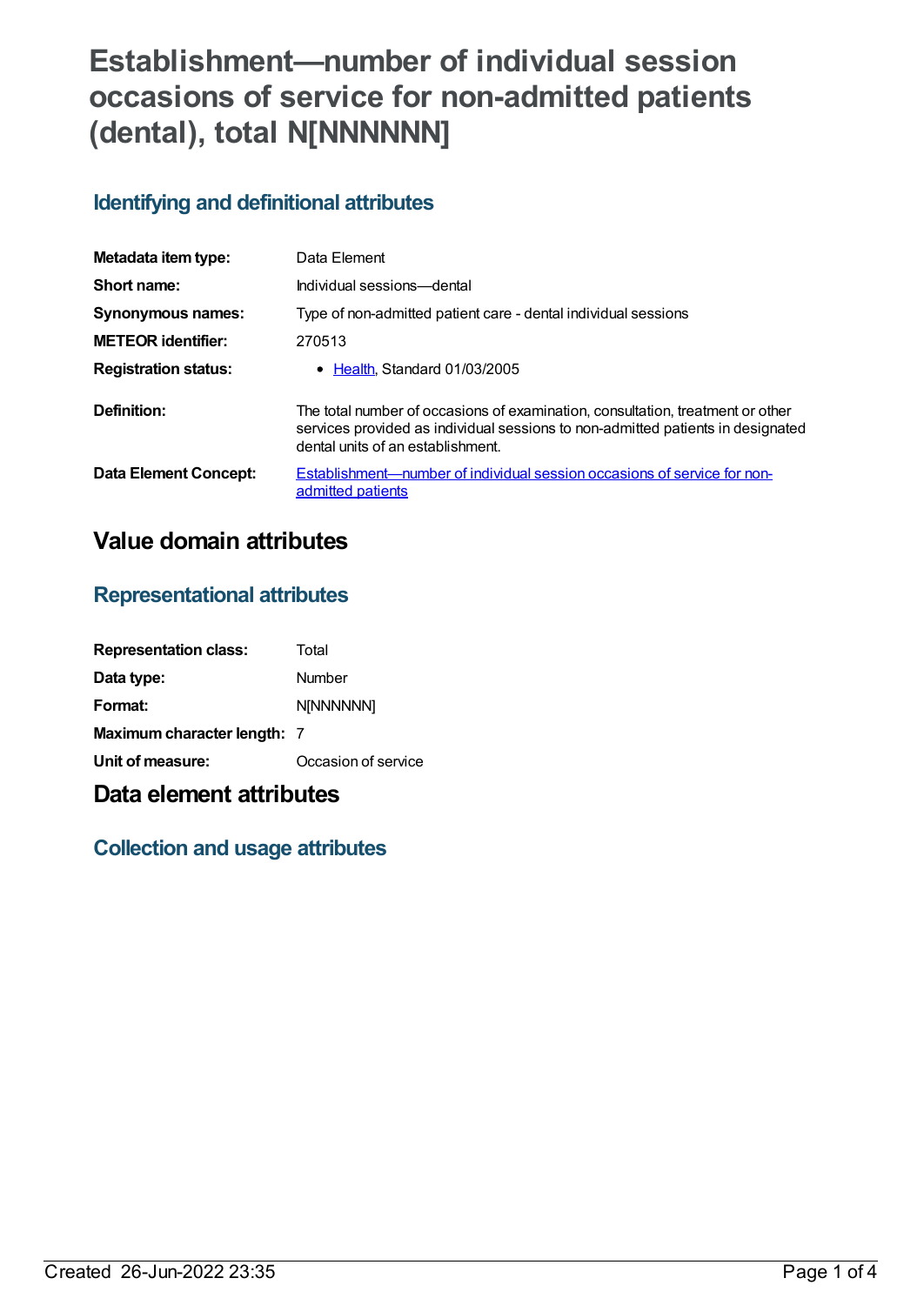| Guide for use:                  | For all occasions of service as individual sessions to non-admitted patients<br>attending designated dental units within hospitals.                                                                                                                                                                                                                                                                                                                                                                                                                                                                                                                                                                                         |  |
|---------------------------------|-----------------------------------------------------------------------------------------------------------------------------------------------------------------------------------------------------------------------------------------------------------------------------------------------------------------------------------------------------------------------------------------------------------------------------------------------------------------------------------------------------------------------------------------------------------------------------------------------------------------------------------------------------------------------------------------------------------------------------|--|
|                                 | This metadata item identifies types of services provided to non-admitted patients in<br>different institutional ways in different systems. It is not a summary casemix<br>classification.                                                                                                                                                                                                                                                                                                                                                                                                                                                                                                                                   |  |
|                                 | A patient who first contacts the hospital and receives non-admitted care, for<br>example through emergency departments, and is subsequently admitted, should<br>have both components of care enumerated separately. Where possible, non-<br>admitted occasions of service that are provided to patients who are subsequently<br>admitted should be identified as a subset of the total occasions of service.                                                                                                                                                                                                                                                                                                                |  |
|                                 | The list of Type of non-admitted patient care categories was to be developed using<br>typical functional units or cost centres within existing institutions. These would<br>include designated wards or departments and specialised clinics. Although the<br>current statistical/financial returns submitted to the various health authorities by their<br>hospitals do not provide a minimum subset, an effort has been made to define the<br>categories in respect to those areas commonly collected. Many functional units<br>provide services to both admitted patients and non-admitted patients, for example<br>pathology. Only occasions of service for non-admitted patients should be included<br>in this section. |  |
| <b>Collection methods:</b>      | The definition does not distinguish case complexity for non-admitted patients.                                                                                                                                                                                                                                                                                                                                                                                                                                                                                                                                                                                                                                              |  |
|                                 | For example, an occasion of service could vary in complexity from a simple urine<br>glucose test to a complete biochemical analysis of all body fluids. Ideally, average<br>case complexity values would be available for the various categories of non-<br>admitted patients in the same way that average diagnosis related group weighted<br>separations are becoming available for acute admitted patients. However, such<br>measures would require the development of patient record databases for non-<br>admitted patients. This does not imply an inadequacy in definition.                                                                                                                                          |  |
|                                 | For admitted patients the concept of a separation is widely accepted. Separations<br>can vary between admission for overnight observation to open heart surgery. The<br>issue of case complexity for both admitted and non-admitted patients is a separate<br>issue and beyond the scope of the proposed summary establishment-level activity<br>data.                                                                                                                                                                                                                                                                                                                                                                      |  |
| Source and reference attributes |                                                                                                                                                                                                                                                                                                                                                                                                                                                                                                                                                                                                                                                                                                                             |  |

#### **Source and reference attributes**

| <b>Submitting organisation:</b>                             | National minimum data set working parties                                                                                                                |
|-------------------------------------------------------------|----------------------------------------------------------------------------------------------------------------------------------------------------------|
| <b>Relational attributes</b>                                |                                                                                                                                                          |
| Related metadata<br>references:                             | Supersedes <b>EO</b> ccasions of service, version 1, Derived DE, NHDD, NHIMG,<br>Superseded 01/03/2005.pdf (14.7 KB) No registration status              |
|                                                             | Supersedes <b>E</b> Type of non-admitted patient care, version 1, Derived DE, NHDD,<br>NHIMG, Superseded 01/03/2005.pdf (26.0 KB) No registration status |
| <b>Implementation in Data Set</b><br><b>Specifications:</b> | Public hospital establishments NMDSHealth, Superseded 21/03/2006                                                                                         |
|                                                             | Implementation start date: 01/07/2005                                                                                                                    |
|                                                             | Implementation end date: 30/06/2006                                                                                                                      |

Public hospital [establishments](https://meteor.aihw.gov.au/content/334285) NMDS[Health](https://meteor.aihw.gov.au/RegistrationAuthority/12), Superseded 23/10/2006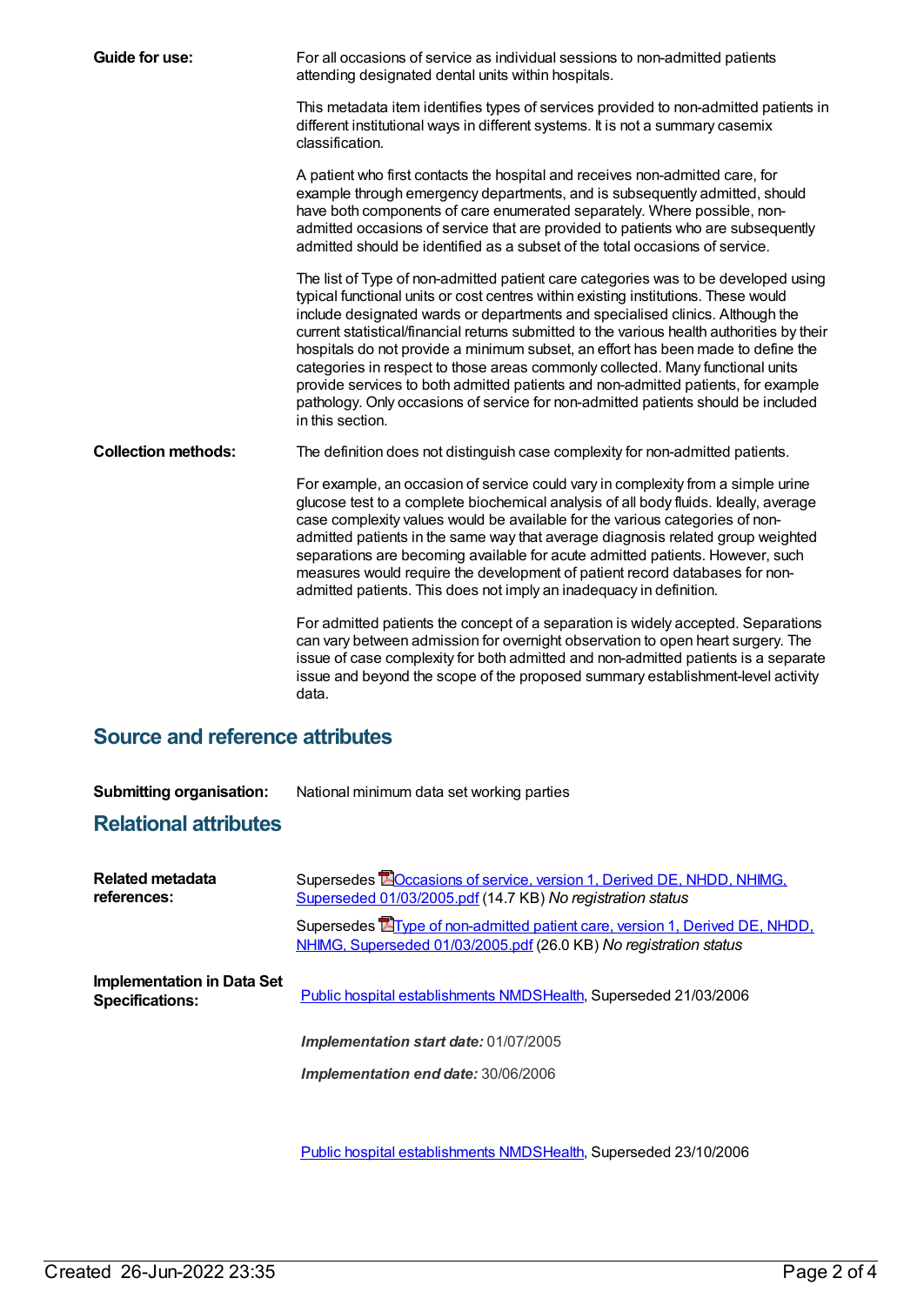*Implementation start date:* 01/07/2006 *Implementation end date:* 30/06/2007

Public hospital [establishments](https://meteor.aihw.gov.au/content/345139) NMDS 2007-08[Health](https://meteor.aihw.gov.au/RegistrationAuthority/12), Superseded 05/02/2008

*Implementation start date:* 01/07/2007 *Implementation end date:* 30/06/2008

Public hospital [establishments](https://meteor.aihw.gov.au/content/362302) NMDS 2008-09[Health](https://meteor.aihw.gov.au/RegistrationAuthority/12), Superseded 03/12/2008

*Implementation start date:* 01/07/2008 *Implementation end date:* 30/06/2009

Public hospital [establishments](https://meteor.aihw.gov.au/content/374924) NMDS 2009-10[Health](https://meteor.aihw.gov.au/RegistrationAuthority/12), Superseded 05/01/2010

*Implementation start date:* 01/07/2009

Public hospital [establishments](https://meteor.aihw.gov.au/content/386794) NMDS 2010-11[Health](https://meteor.aihw.gov.au/RegistrationAuthority/12), Superseded 18/01/2011

*Implementation start date:* 01/07/2010 *Implementation end date:* 30/06/2011

Public hospital [establishments](https://meteor.aihw.gov.au/content/426900) NMDS [2011-12Commonwealth](https://meteor.aihw.gov.au/RegistrationAuthority/10) Department of Health, Recorded 16/07/2015 [Health](https://meteor.aihw.gov.au/RegistrationAuthority/12), Superseded 07/12/2011

*Implementation start date:* 01/07/2011

*Implementation end date:* 30/06/2012

Public hospital [establishments](https://meteor.aihw.gov.au/content/470656) NMDS 2012-13[Health](https://meteor.aihw.gov.au/RegistrationAuthority/12), Superseded 07/02/2013

*Implementation start date:* 01/07/2012

*Implementation end date:* 30/06/2013

Public hospital [establishments](https://meteor.aihw.gov.au/content/504279) NMDS 2013-14[Health](https://meteor.aihw.gov.au/RegistrationAuthority/12), Superseded 11/04/2014